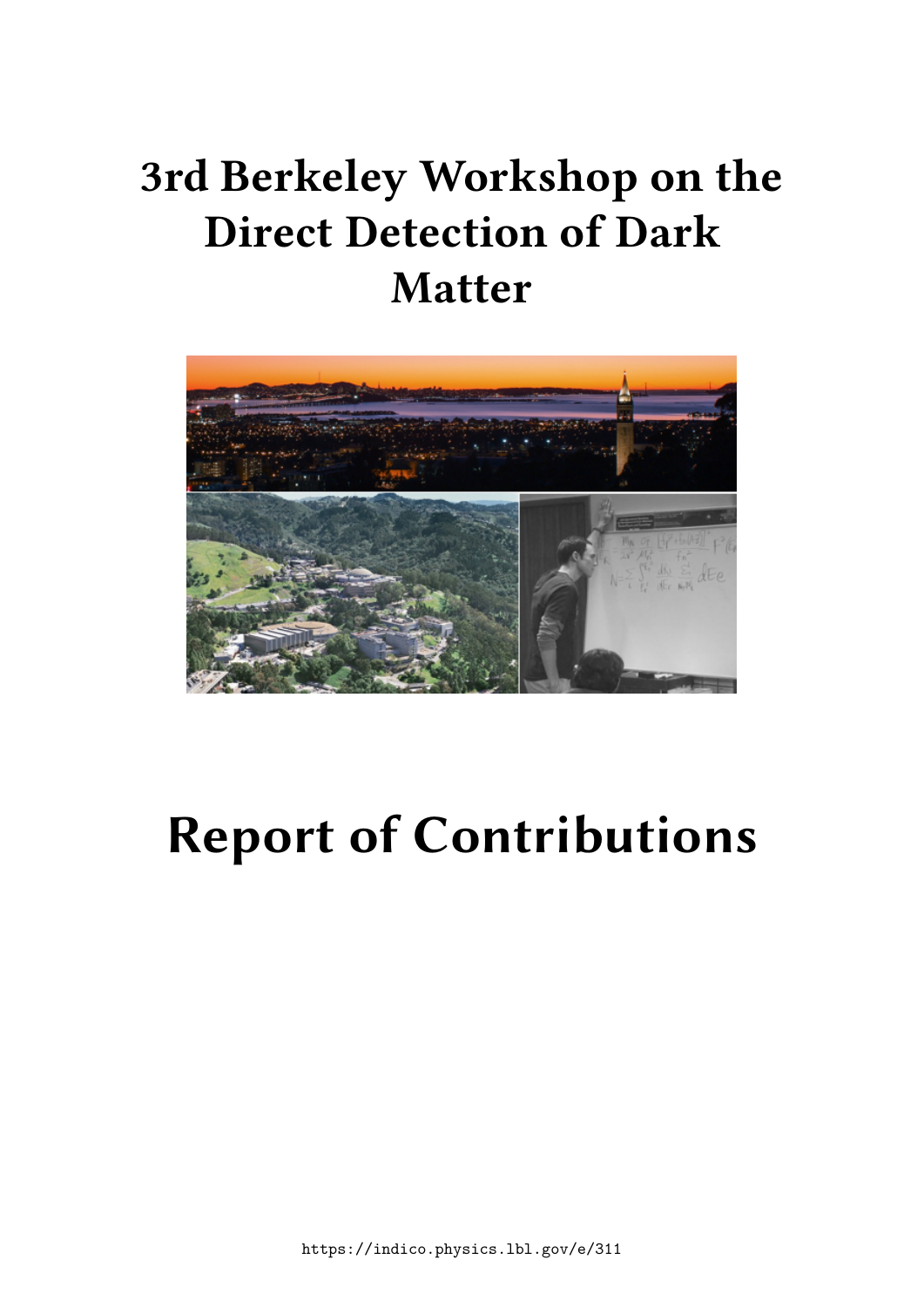Contribution ID: 0 Type: not specified

## **Welcome and Overview**

*Monday, 5 December 2016 08:30 (10 minutes)*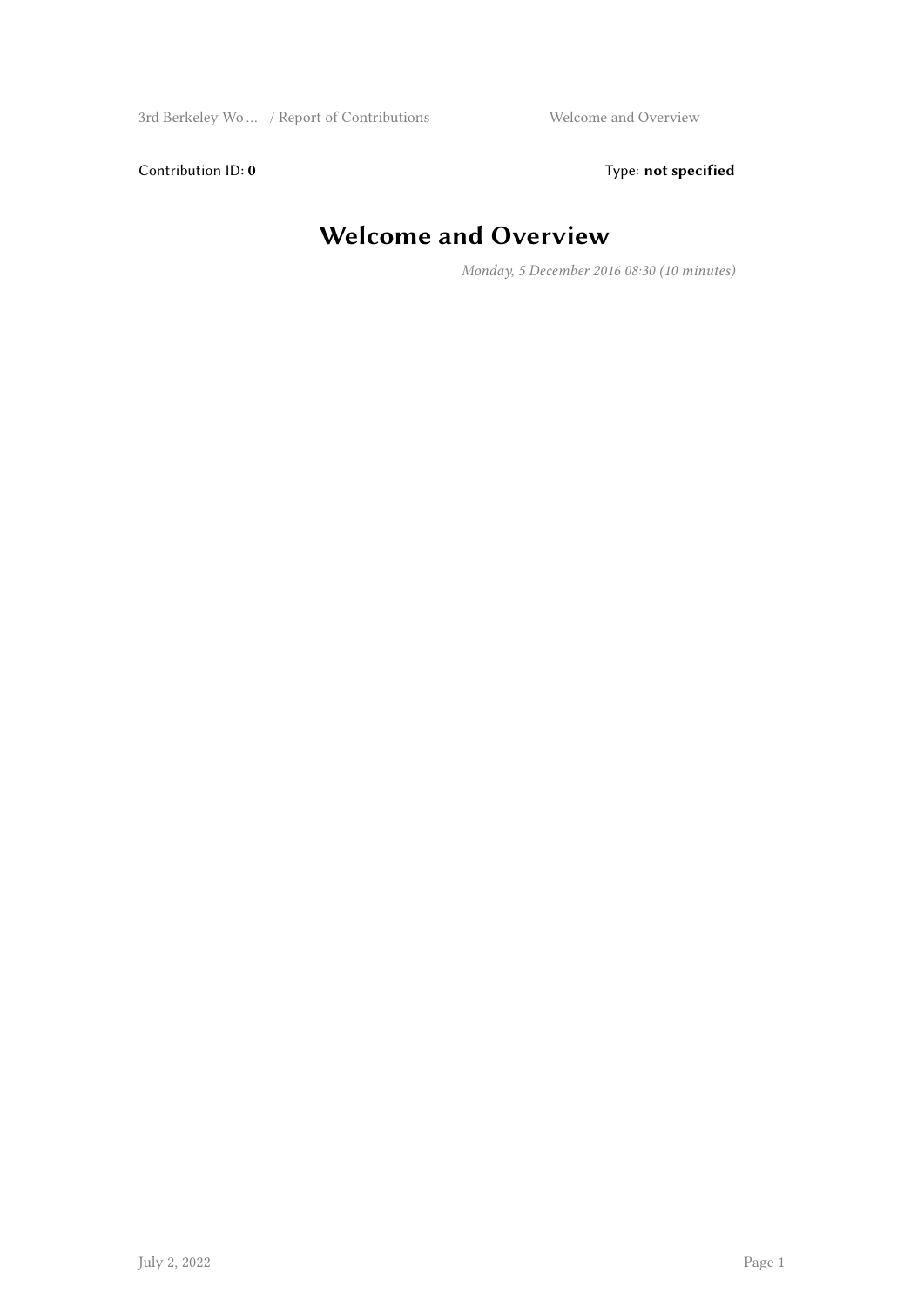Contribution ID: 1 Type: **not specified** 

#### **Direct Dark Matter Searches: Past, Present, Future**

*Monday, 5 December 2016 08:40 (25 minutes)*

**Presenter:** SADOULET, Bernard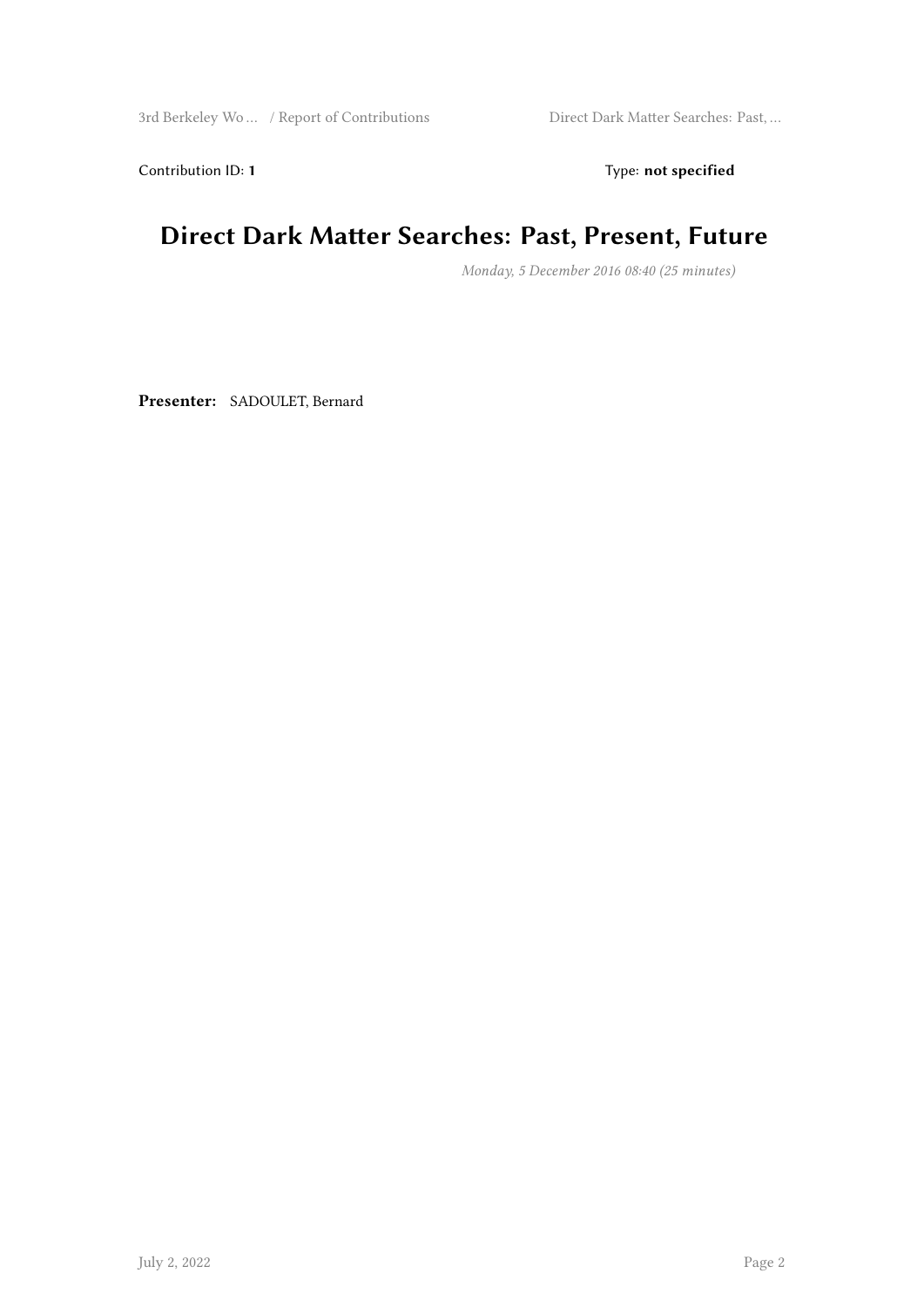Contribution ID: 2 Type: **not specified** 

#### **LHC and Dark Matter Searches: Status and Perspectives**

*Monday, 5 December 2016 12:45 (30 minutes)*

**Presenter:** PAPUCCI, Michele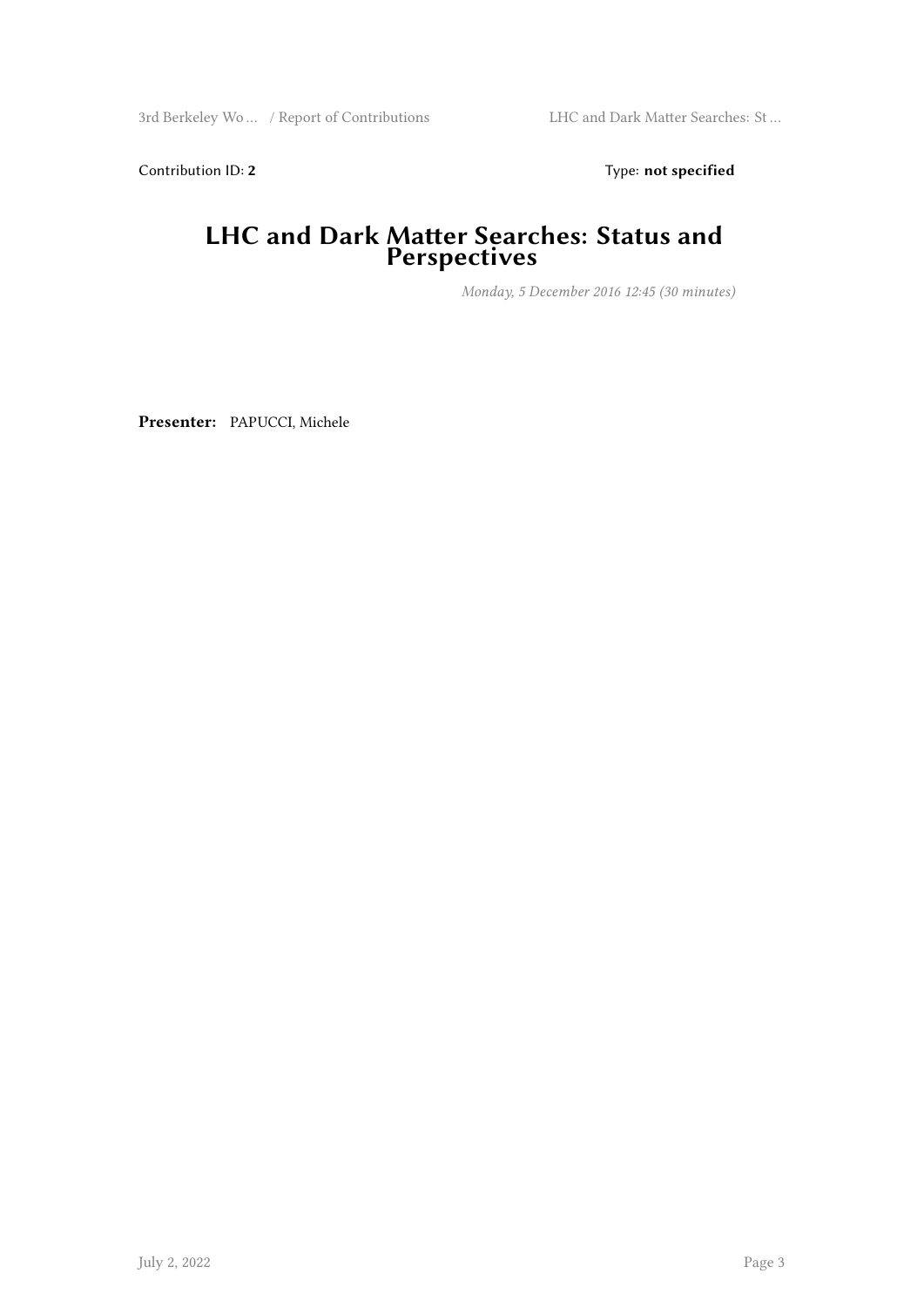3rd Berkeley Wo … / Report of Contributions Perspective: Large Cryogenic Dete …

Contribution ID: 3 Type: **not specified** 

# **Perspective: Large Cryogenic Detectors**

*Monday, 5 December 2016 10:30 (30 minutes)*

**Presenter:** GIL-BOTELLA, Ines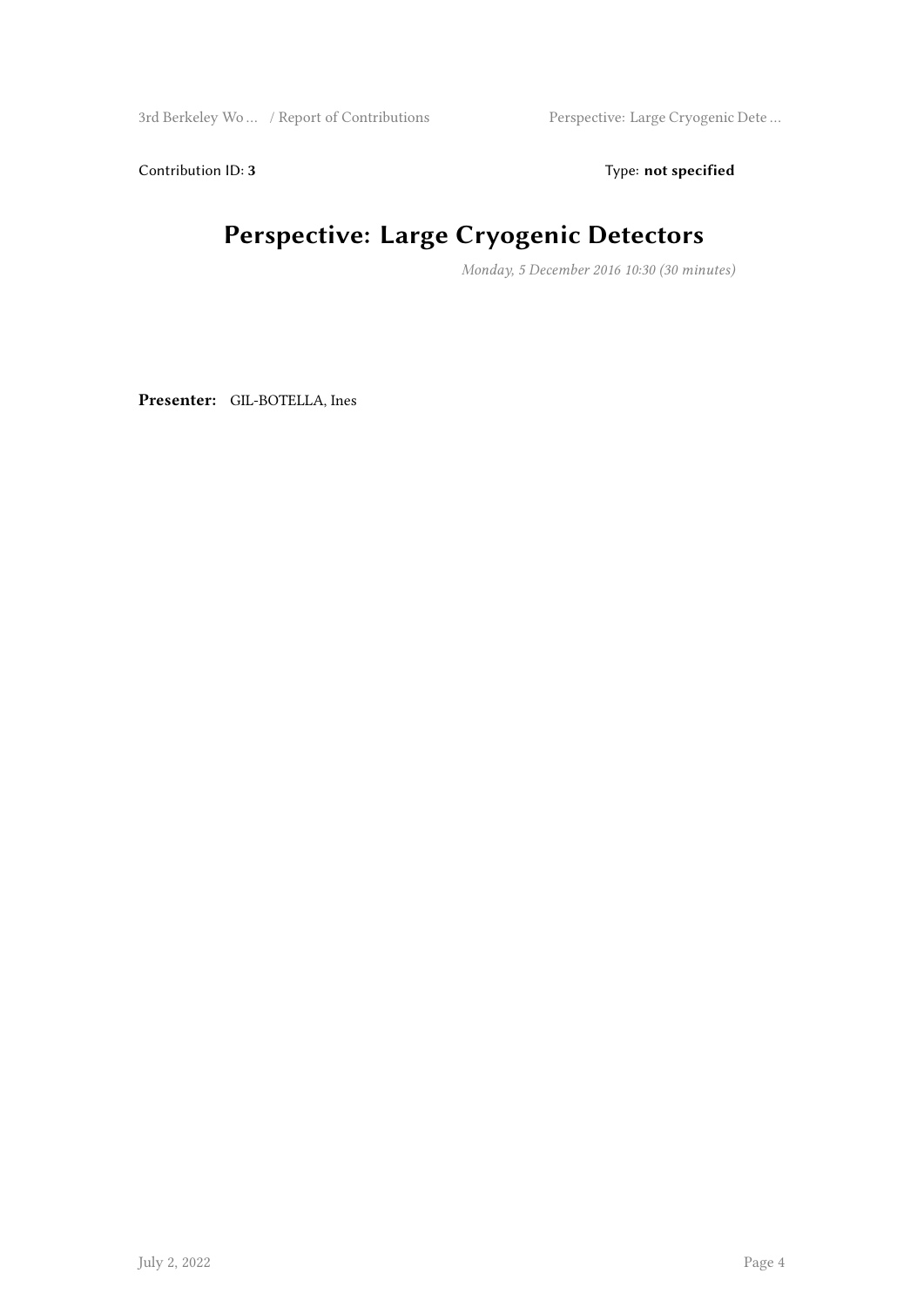Contribution ID: 4 Type: **not specified** 

#### **Perspective: Large Liquid Scintillator Detectors**

*Monday, 5 December 2016 11:00 (30 minutes)*

**Presenter:** MARICIC, Jelena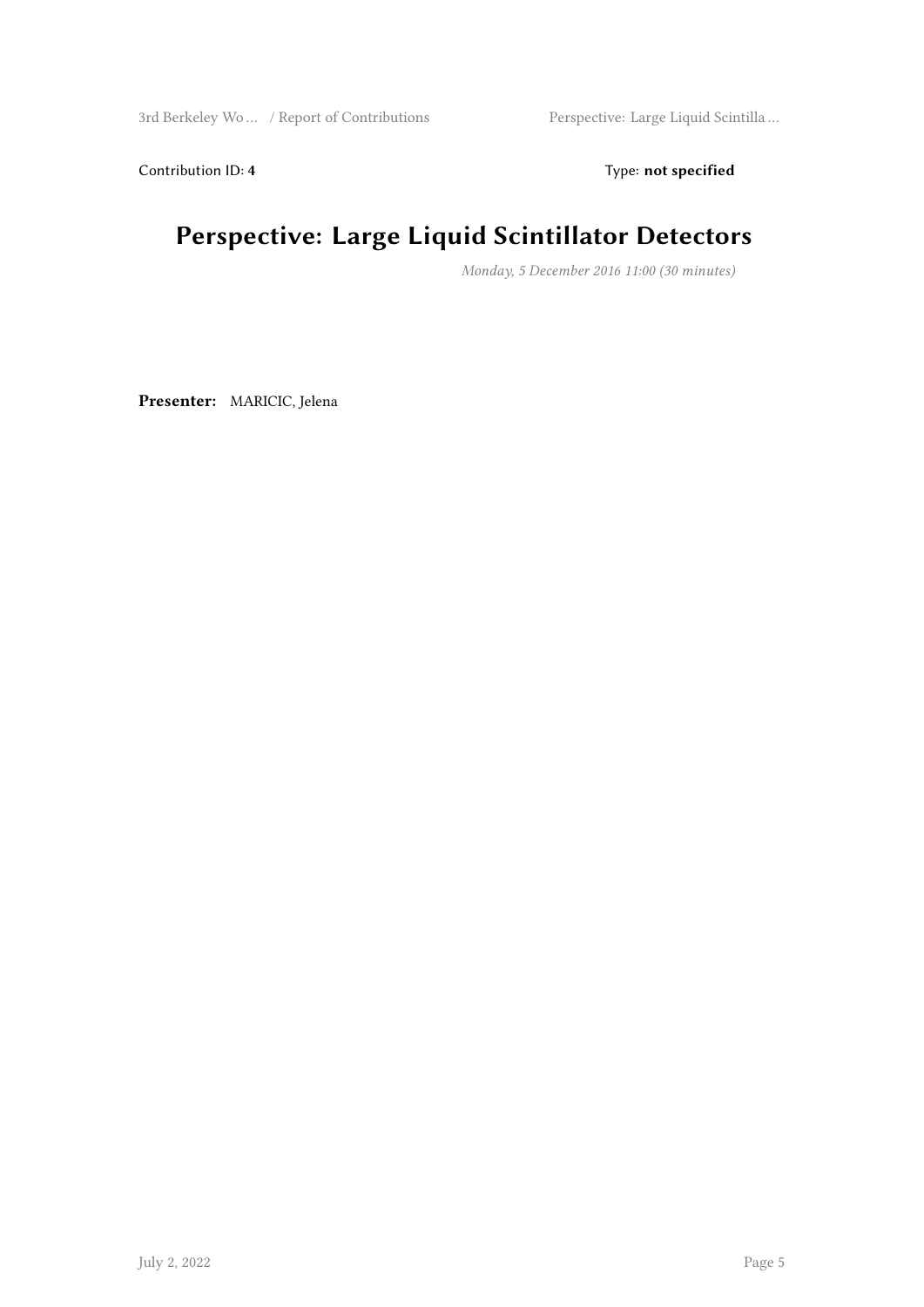Contribution ID: 5 Type: **not specified** 

#### **Neutrinoless Double Beta Decay: Status and next few years**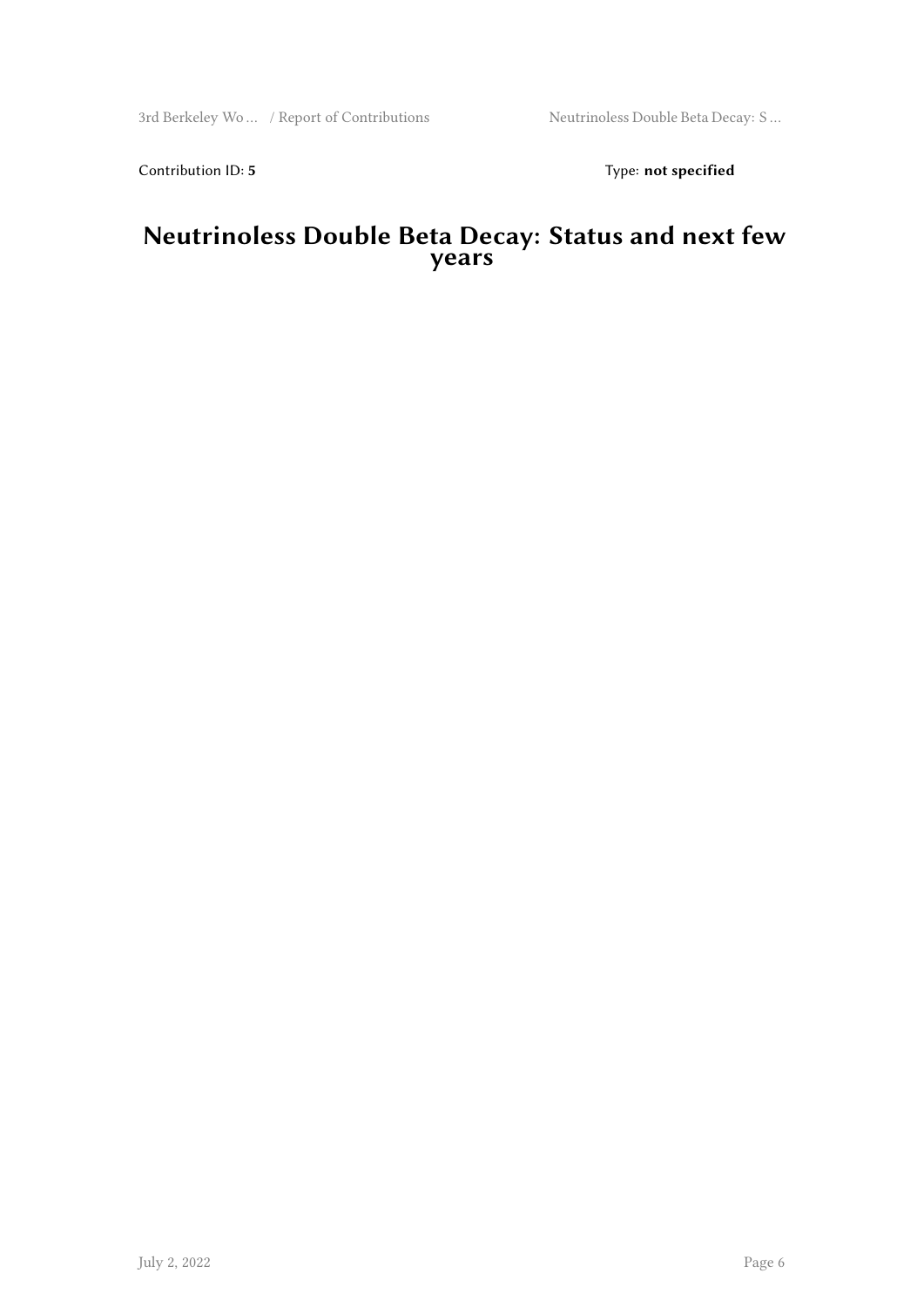Contribution ID: 6 Type: not specified

#### **Theoretical Case for GeV+ Dark Matter**

*Monday, 5 December 2016 13:15 (30 minutes)*

**Presenter:** KRIBS, Graham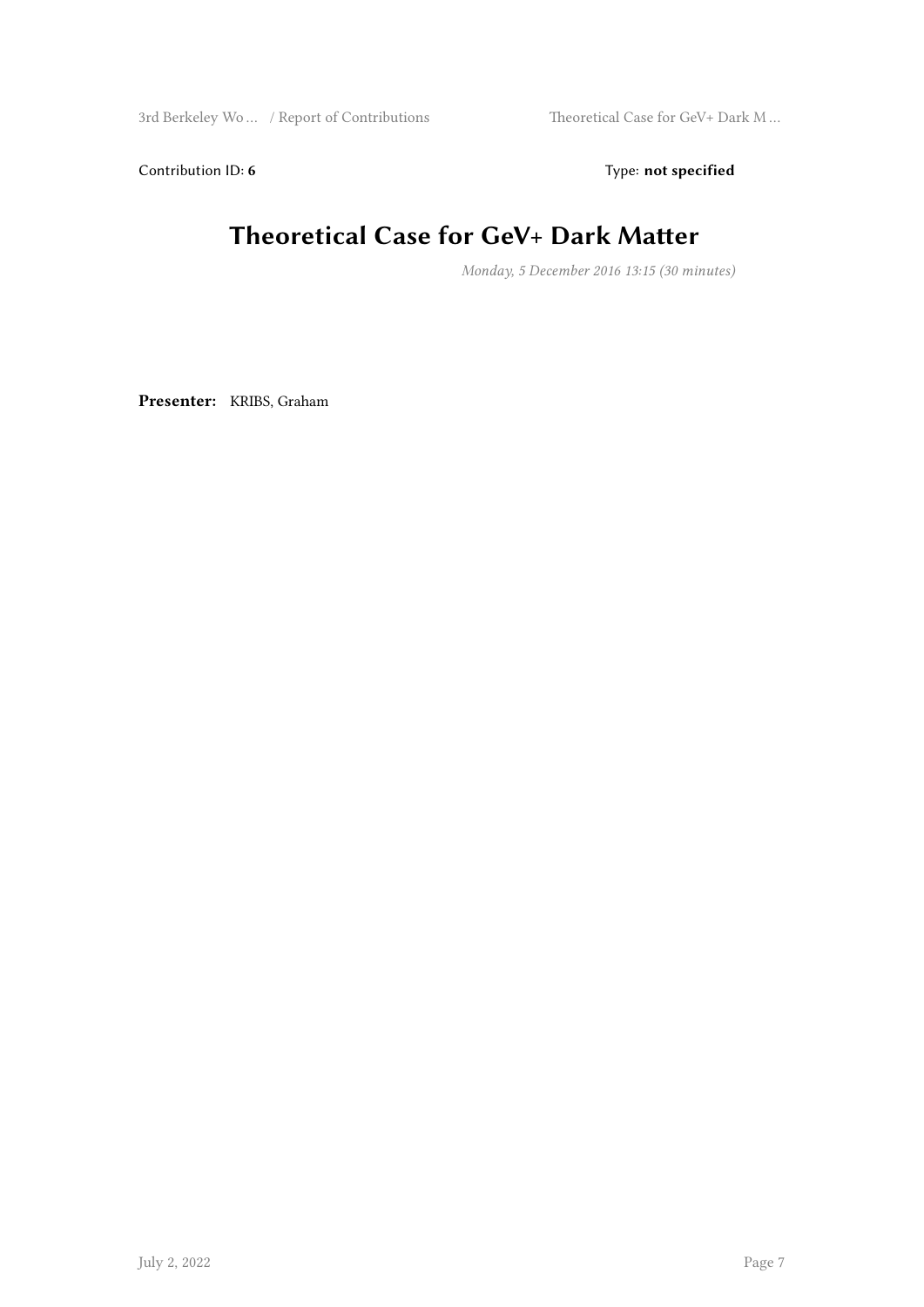Contribution ID: 7 Type: **not specified** 

#### **DIrect Dark Matter Searches: Past, Present, Future**

*Monday, 5 December 2016 09:05 (25 minutes)*

**Presenter:** SHUTT, Tom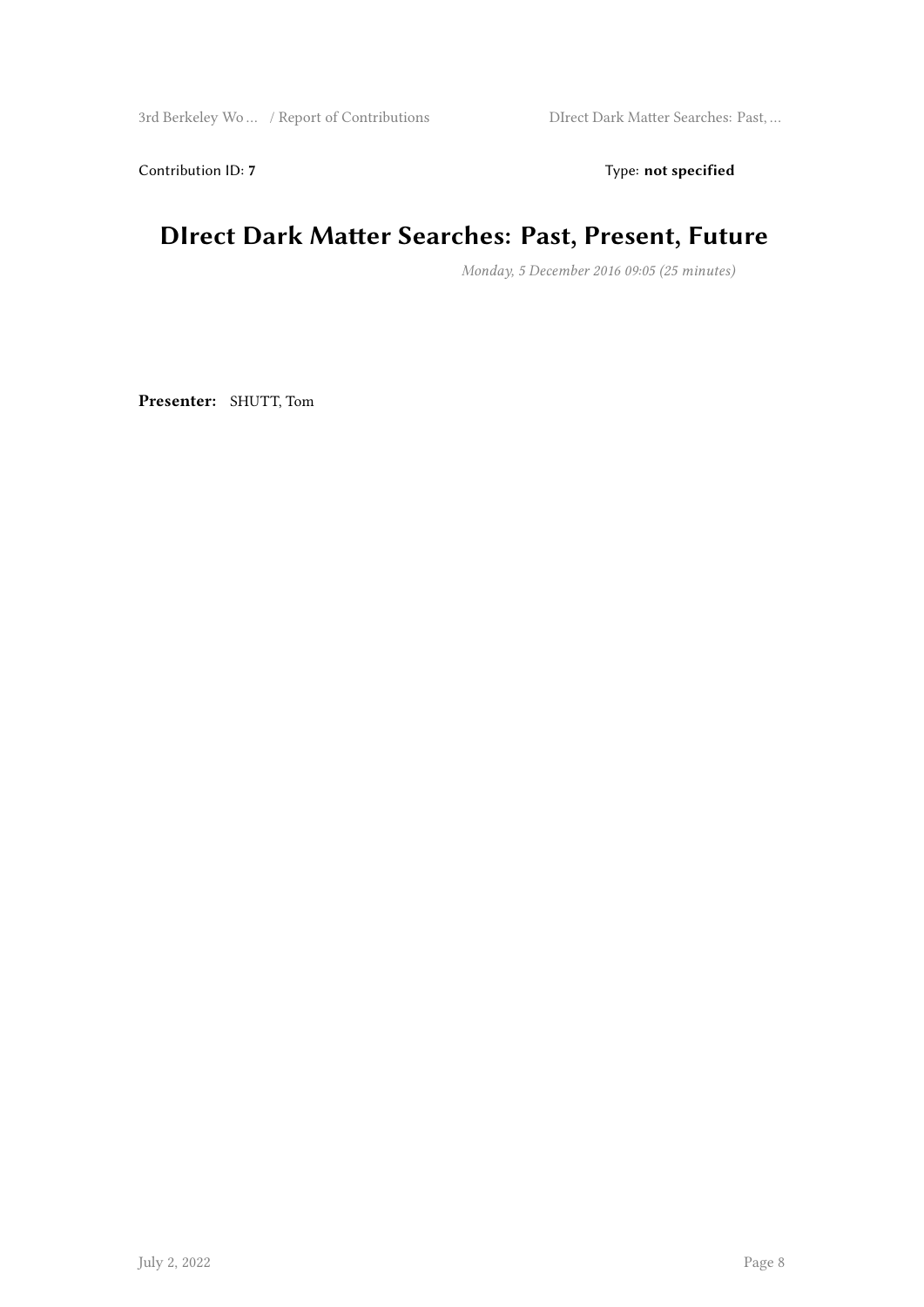Contribution ID: 8 Type: **not specified** 

#### **Low Background Challenges and Solutions in EXO/nEXO**

*Monday, 5 December 2016 15:00 (30 minutes)*

**Presenter:** MONG, Brian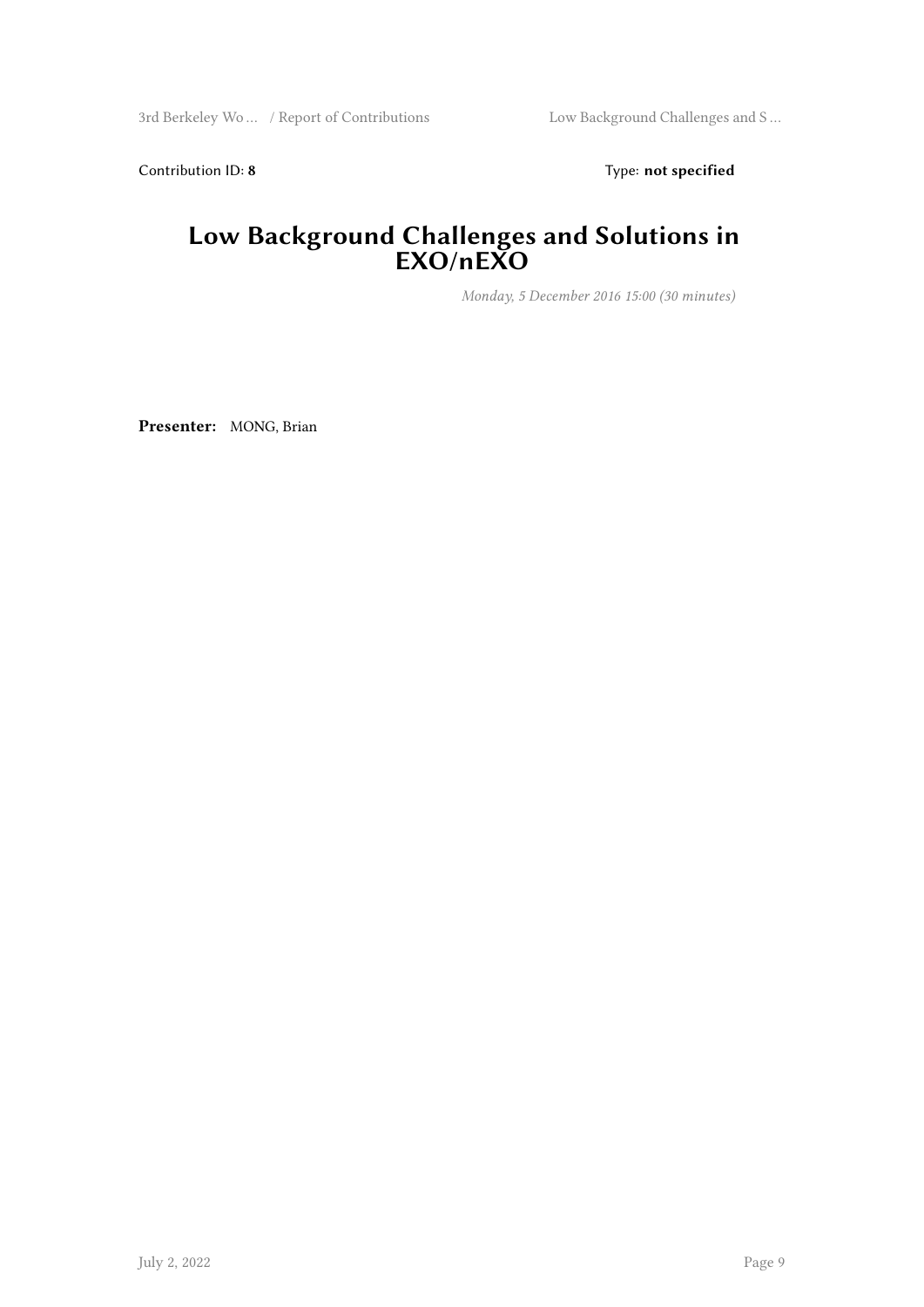Contribution ID: 9 Type: **not specified** 

#### **Low Background Challenges and Solutions in Double Beta Decay Experiments with Discreet Detctors**

*Monday, 5 December 2016 15:30 (30 minutes)*

**Presenter:** POON, Alan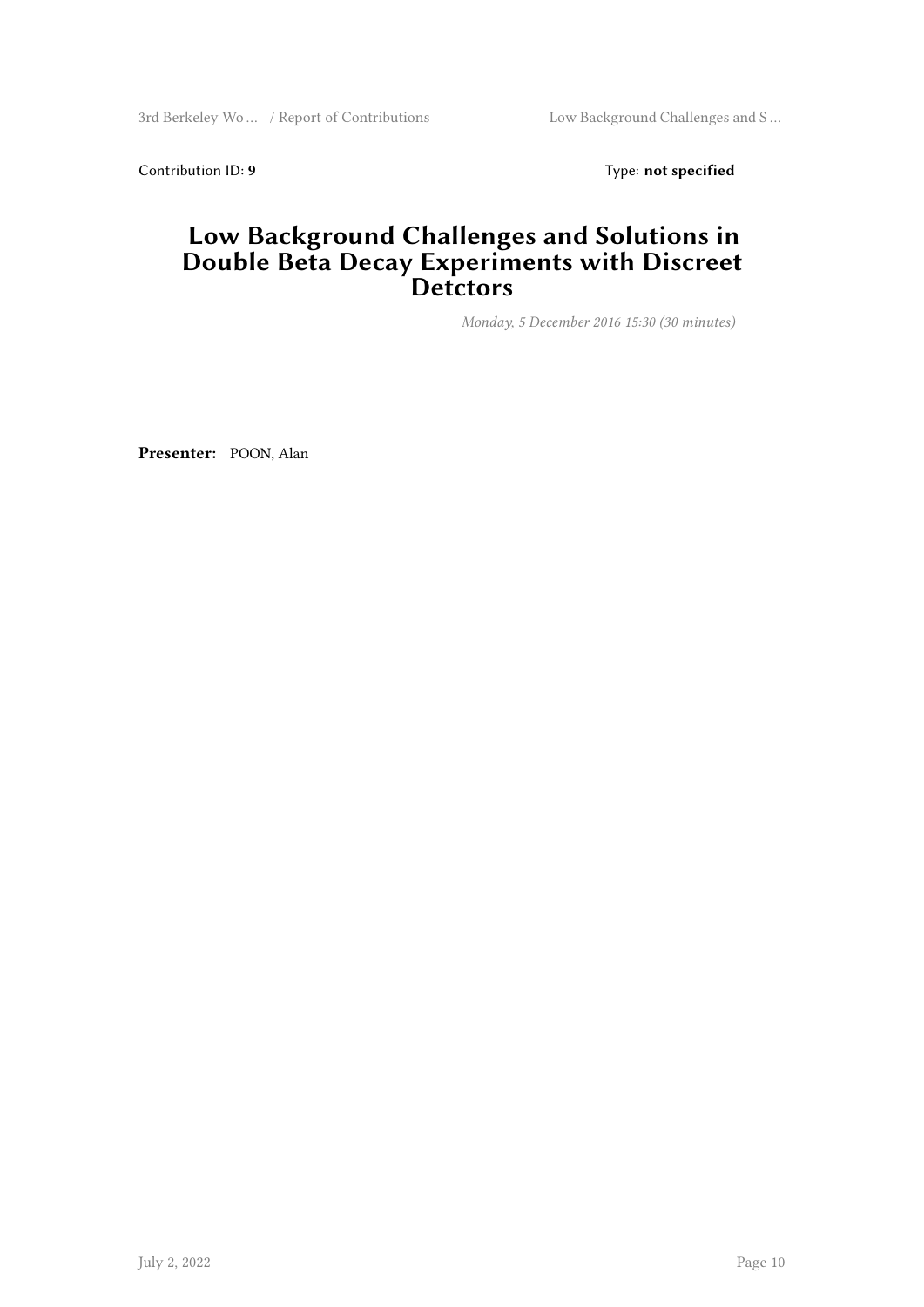Contribution ID: 10 Type: not specified

#### **TBD**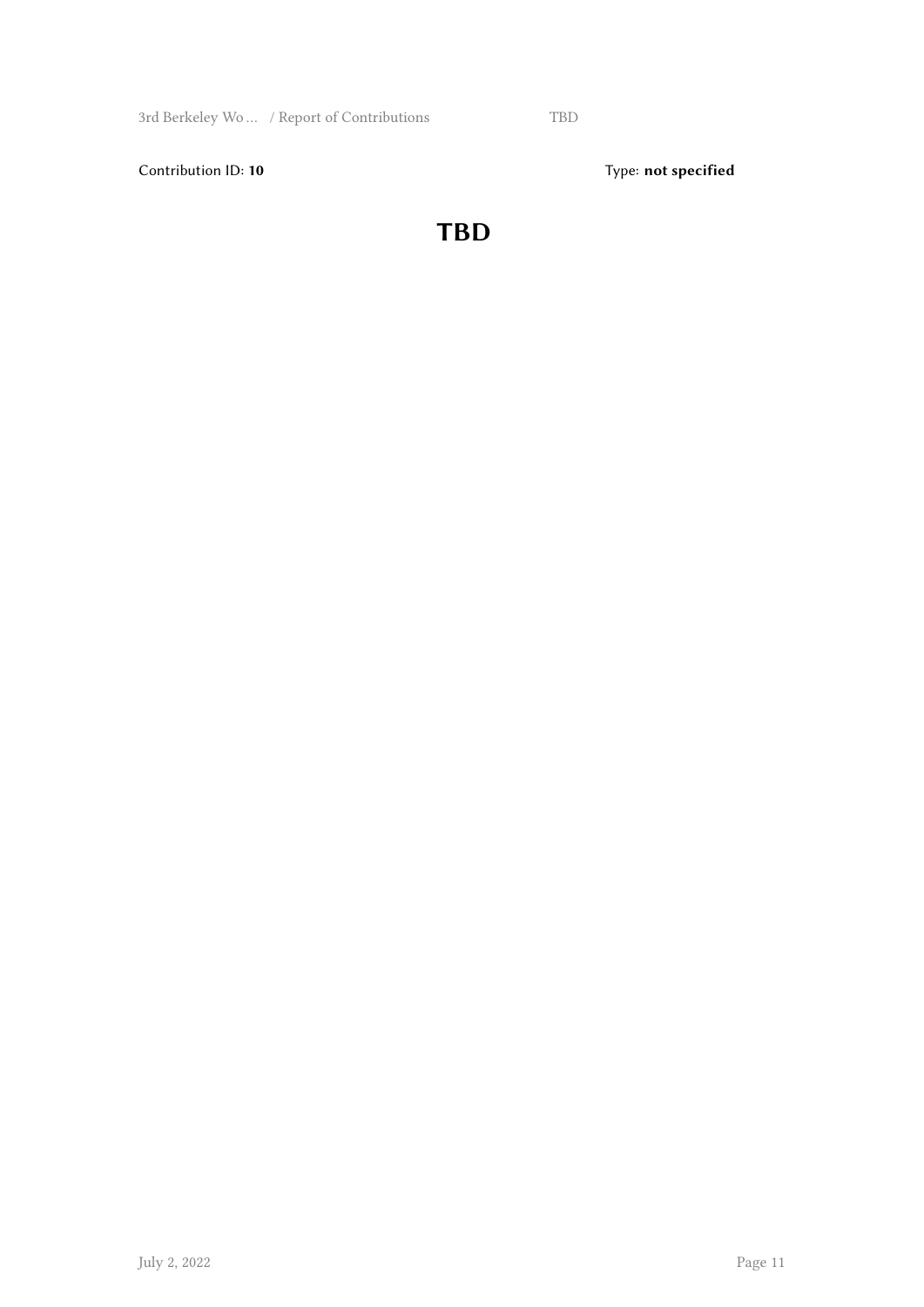Contribution ID: 11 Type: **not specified** 

#### **DARWIN: Perspective, Challenges and Plans**

*Tuesday, 6 December 2016 09:00 (30 minutes)*

**Presenter:** DECOWSKI, Patrick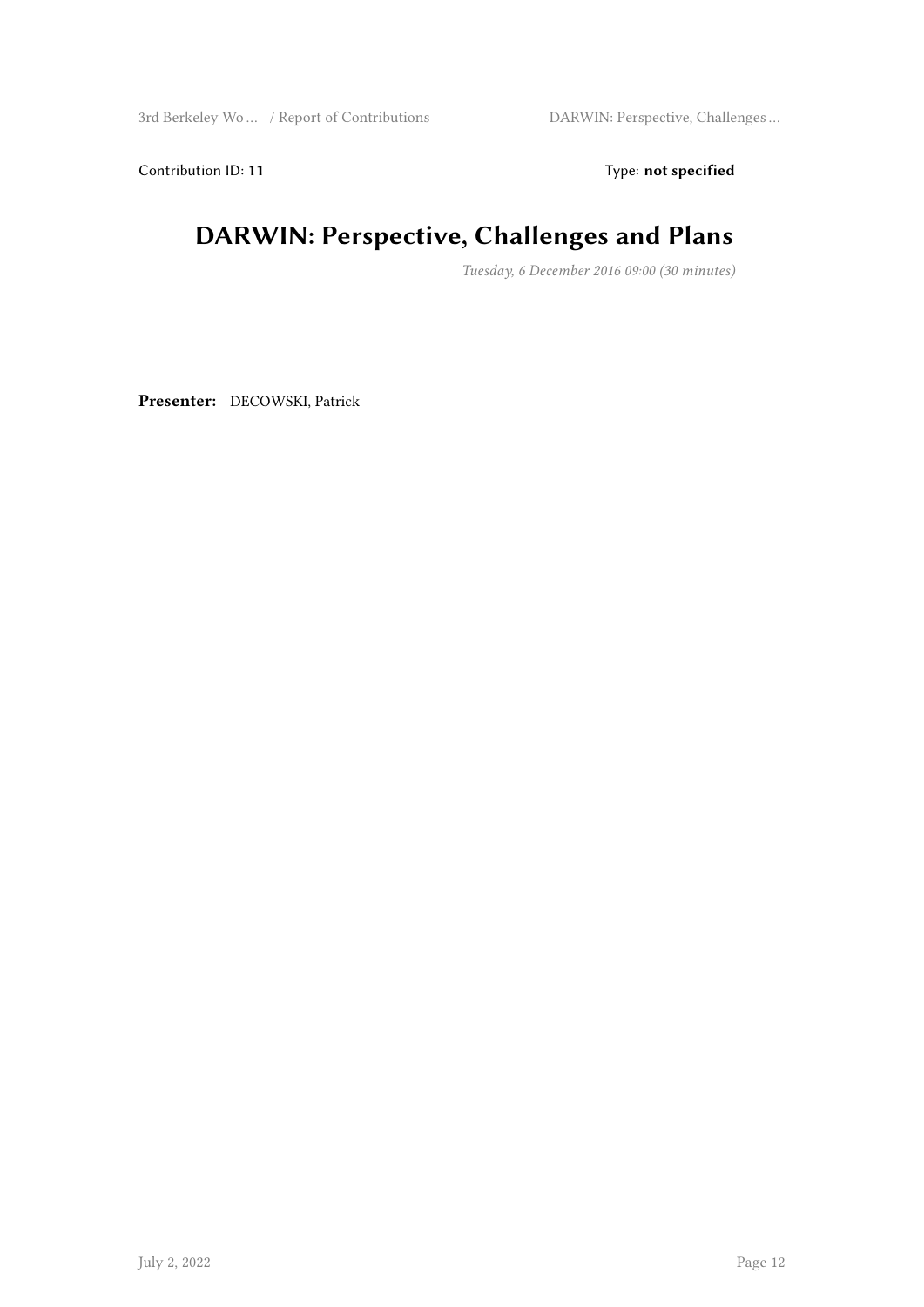Contribution ID: 12 Type: **not specified** 

# **DEAP: Perspective, Challenges and Plans**

**Presenter:** TBD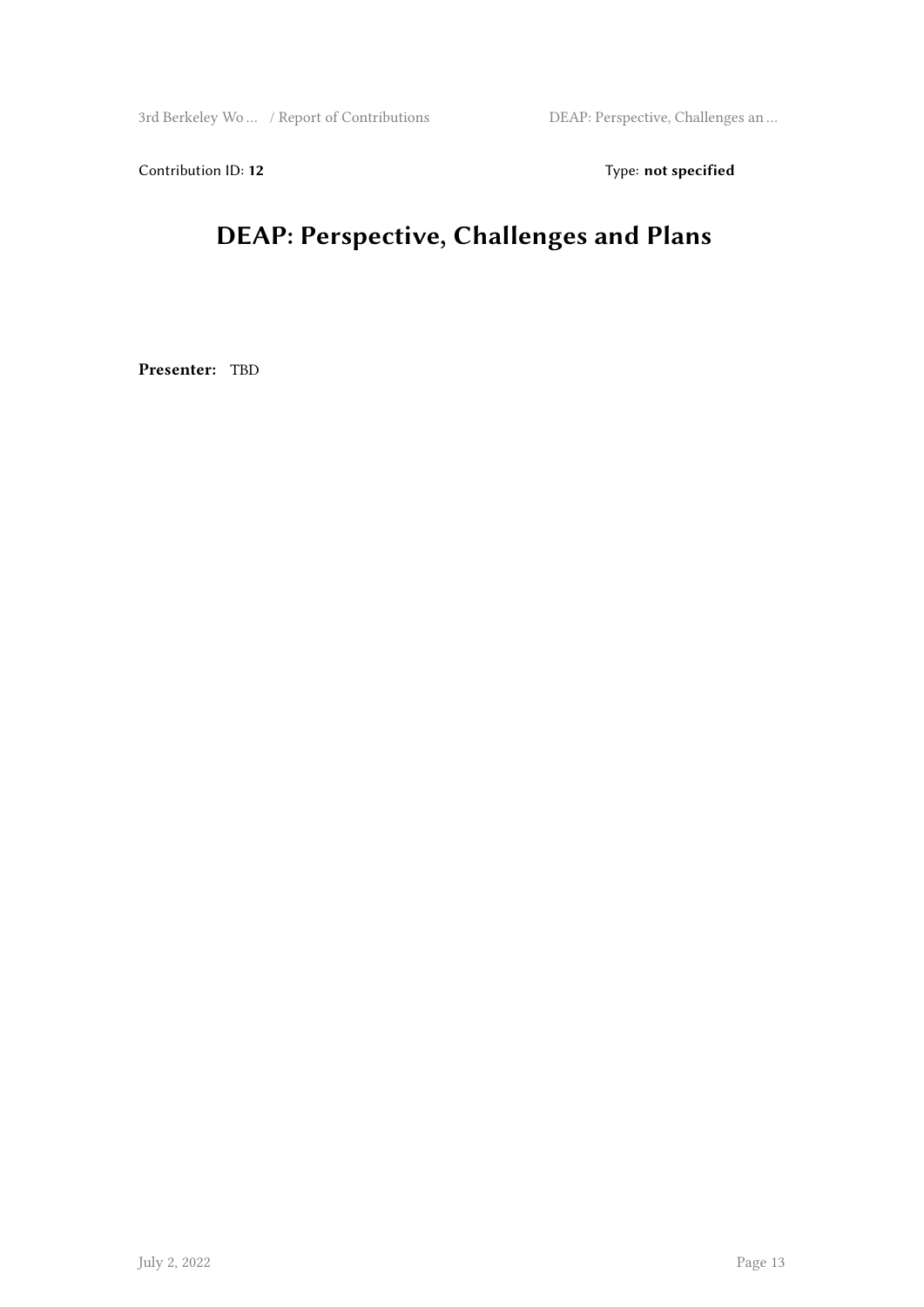Contribution ID: 13 Type: **not specified** 

#### **SuperCDMS: Perspectives, Challenges and Plans**

*Tuesday, 6 December 2016 13:15 (30 minutes)*

**Presenter:** PYLE, Matt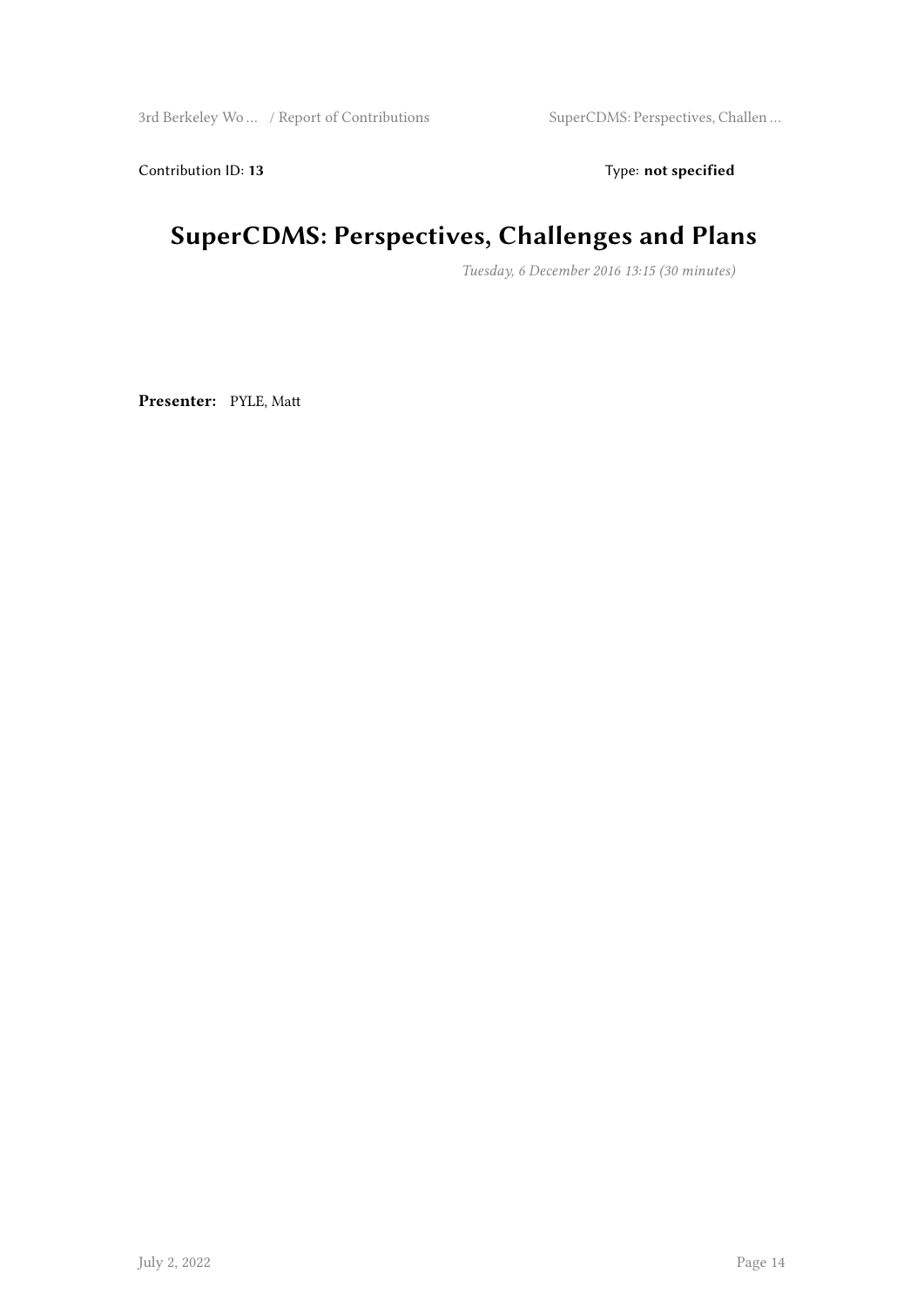Contribution ID: 14 Type: **not specified** 

#### **ADMX: Perspectives, Challenges and Plans**

*Tuesday, 6 December 2016 15:00 (20 minutes)*

**Presenter:** CAROSI, Gianpaolo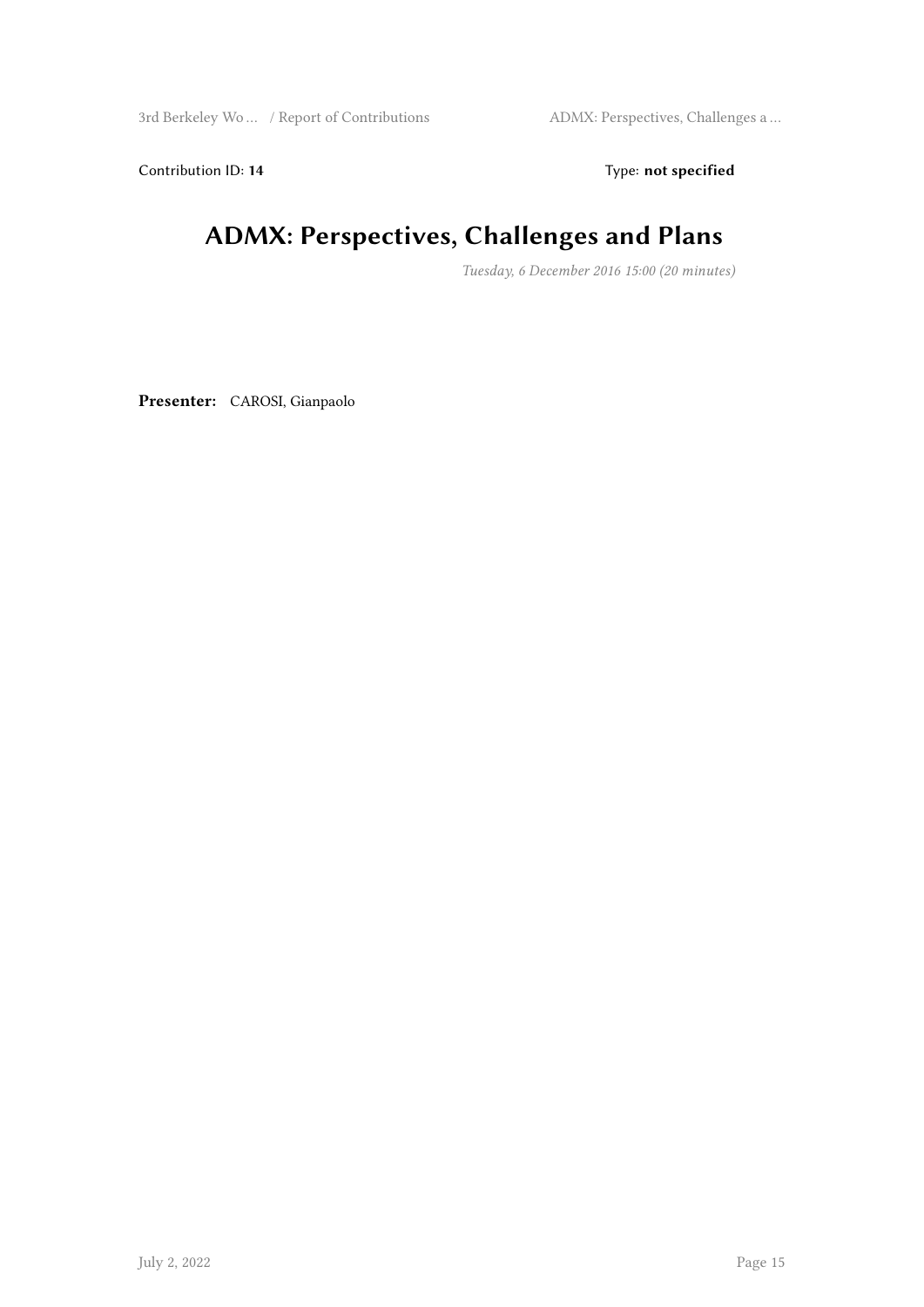3rd Berkeley Wo … / Report of Contributions PICO: Perspective, Challenges and …

Contribution ID: 15 Type: **not specified** 

#### **PICO: Perspective, Challenges and Plans**

*Tuesday, 6 December 2016 10:30 (30 minutes)*

**Presenter:** SONNENSCHEIN, Andrew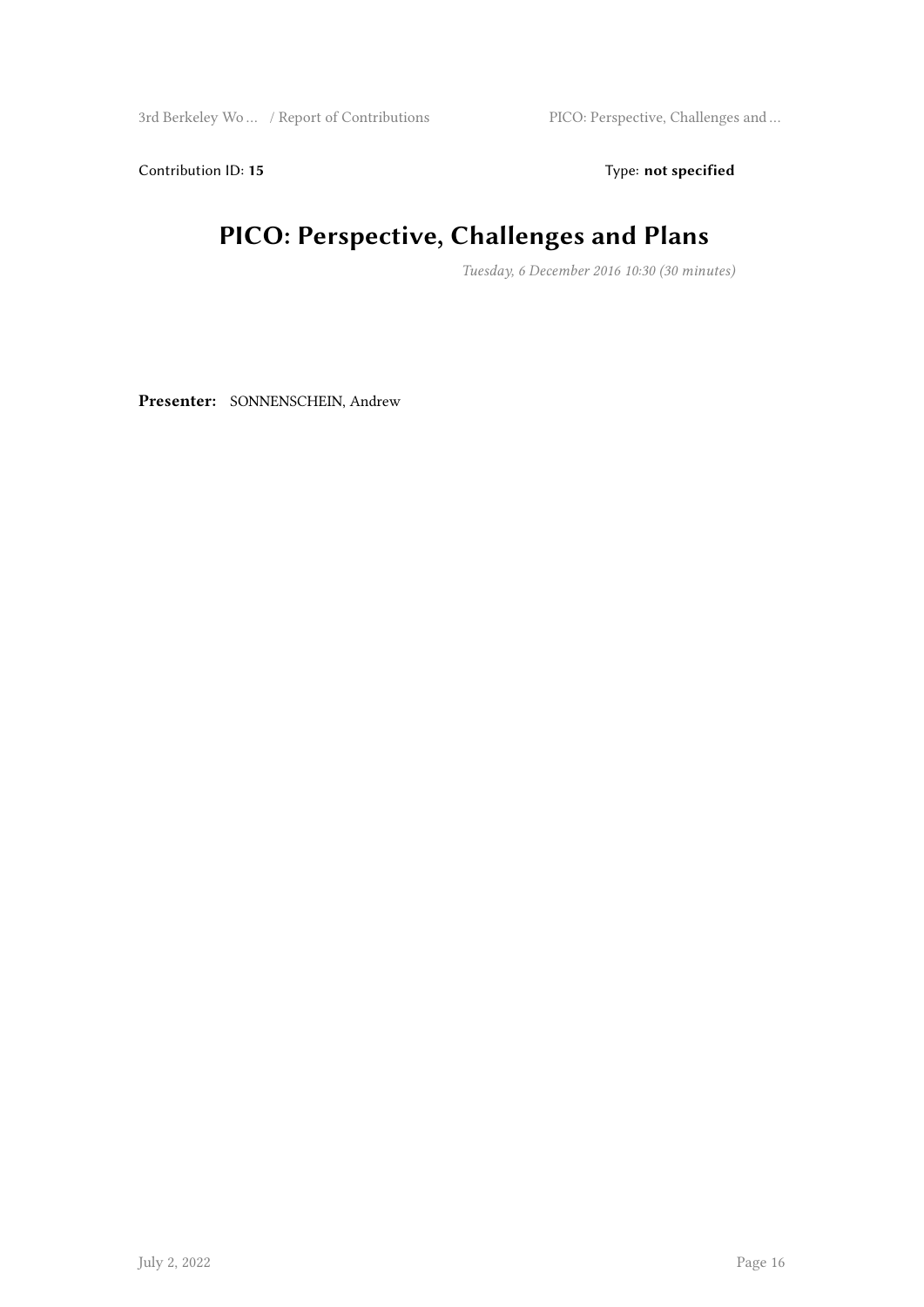Contribution ID: 16 Type: not specified

#### **NaI Dark Matter Experiments: Status of Efforts to Confirm or Deny DAMA**

*Tuesday, 6 December 2016 11:00 (30 minutes)*

**Presenter:** JO, Jayhyun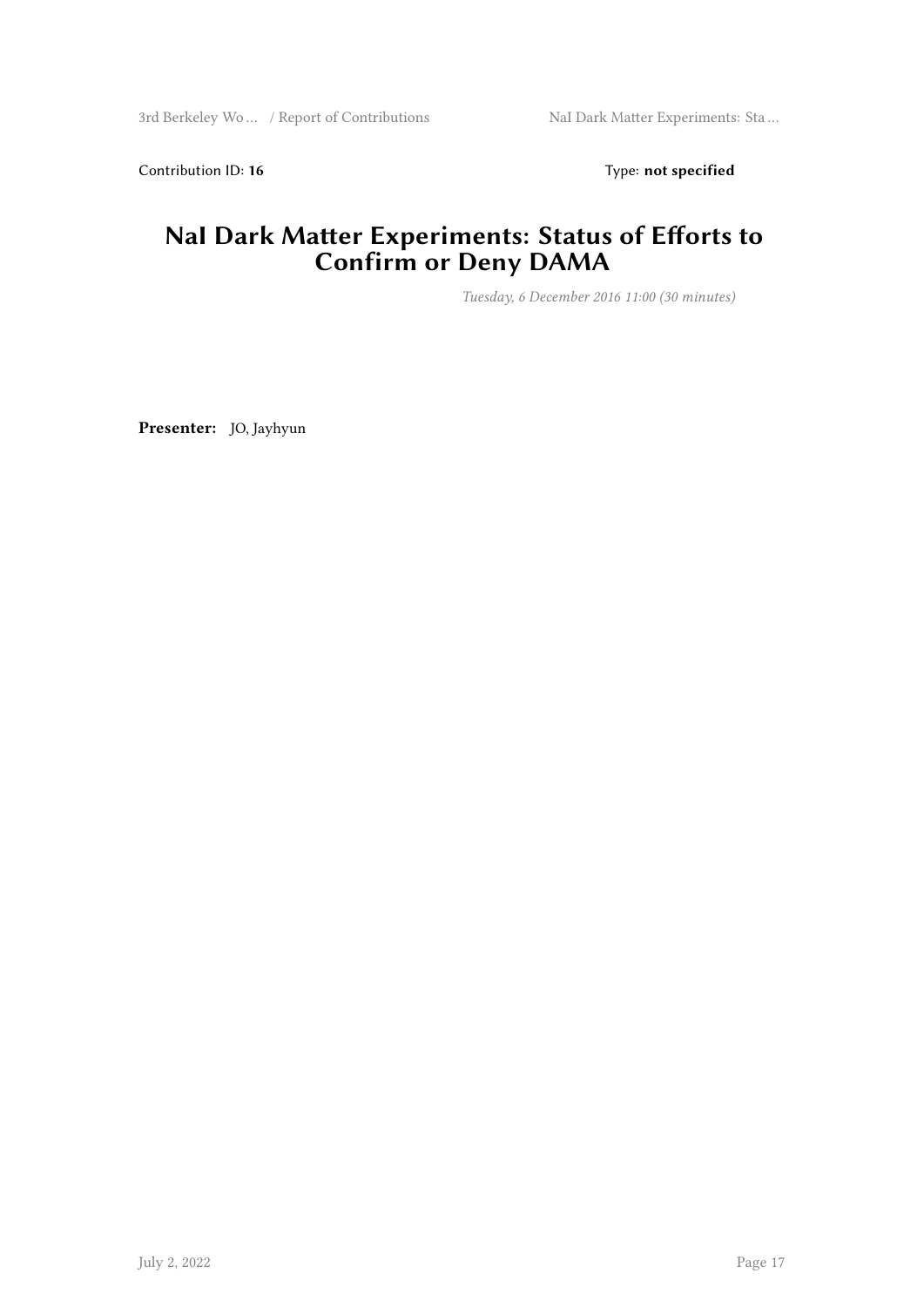Contribution ID: 17 Type: **not specified** 

#### **Darkside: Perspectives, Challenges and Plans**

*Tuesday, 6 December 2016 12:45 (30 minutes)*

**Presenter:** PANTIC, Emilija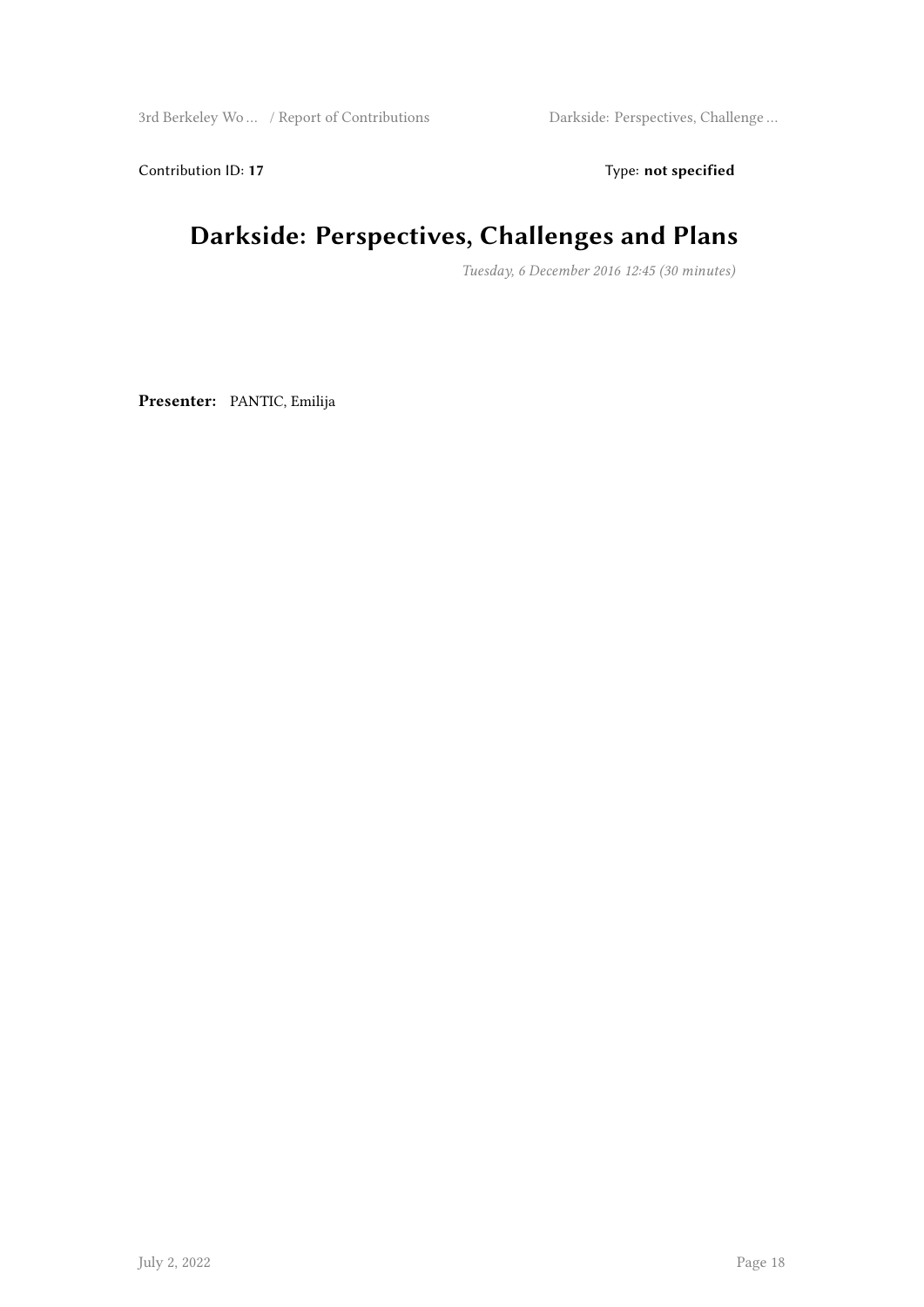Contribution ID: 18 Type: not specified

# **LUX and LZ**

*Tuesday, 6 December 2016 16:00 (20 minutes)*

**Presenter:** PEASE, Evan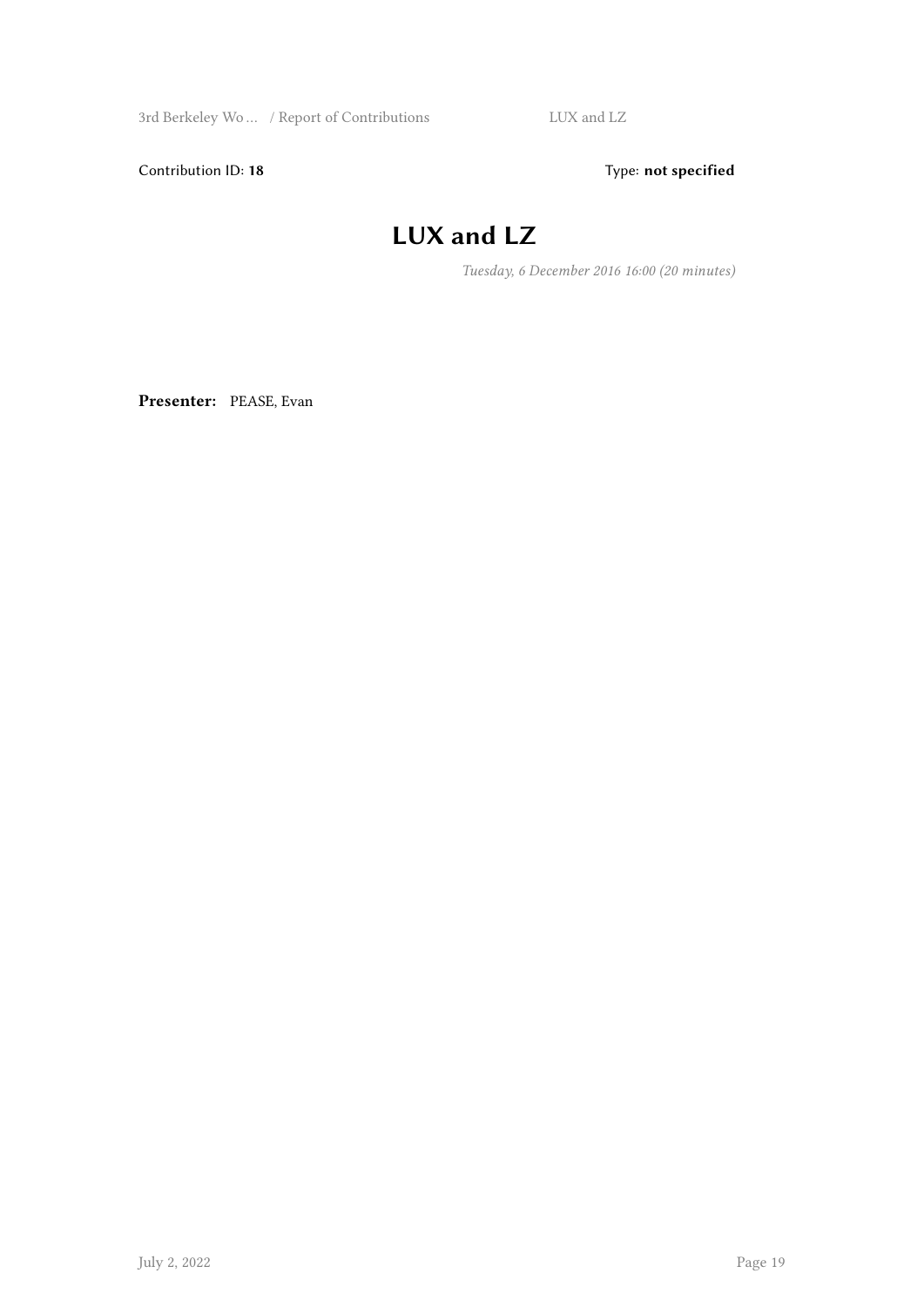Contribution ID: 19 Type: **not specified** 

# **New Techniques: Sphere**

*Tuesday, 6 December 2016 16:40 (20 minutes)*

**Presenter:** ARNAUD, Quentin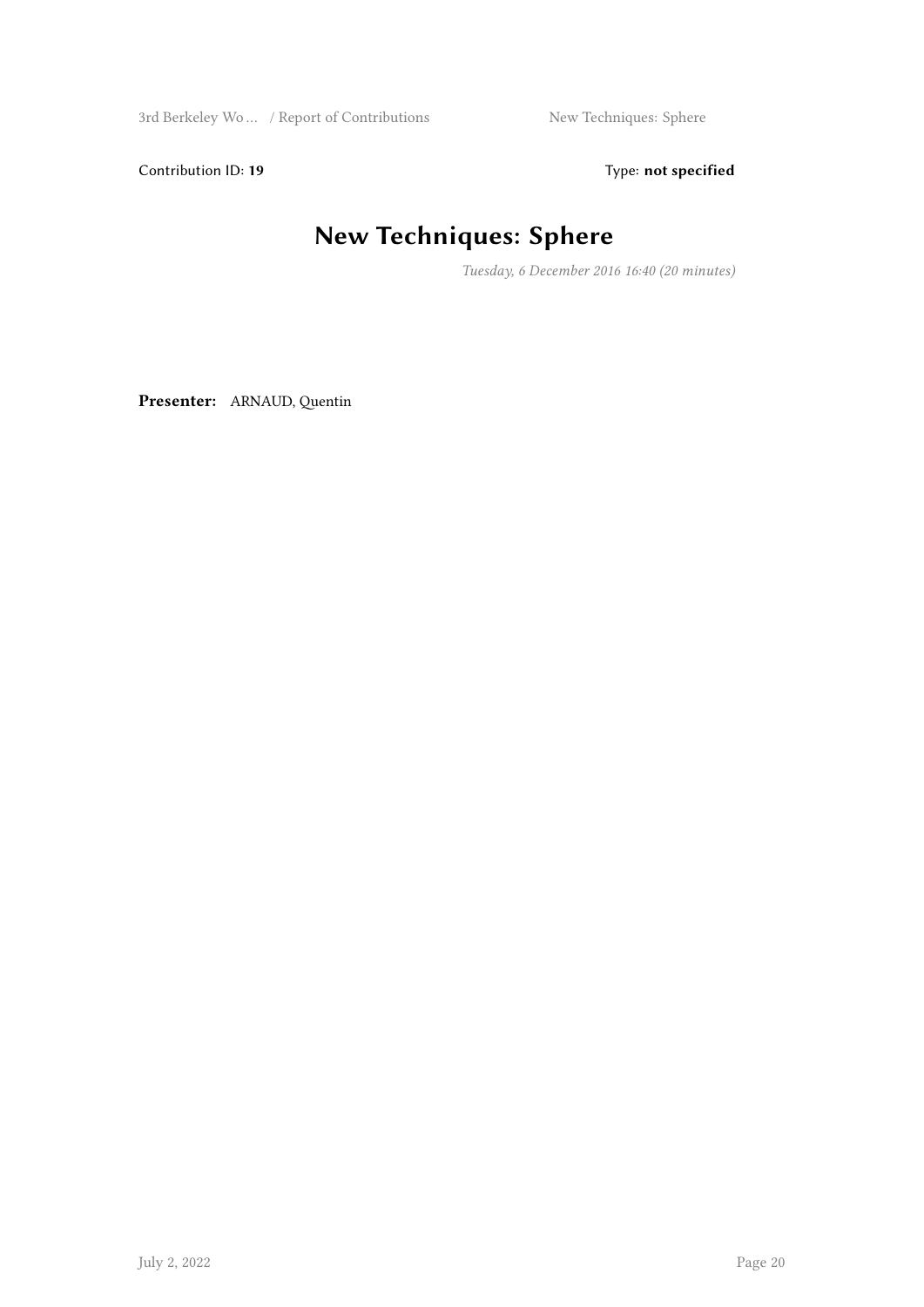Contribution ID: 20 Type: **not specified** 

#### **New Technology: SiPMs for UV Photodetection**

*Tuesday, 6 December 2016 15:40 (20 minutes)*

**Presenter:** OSTROVSKIY, Igor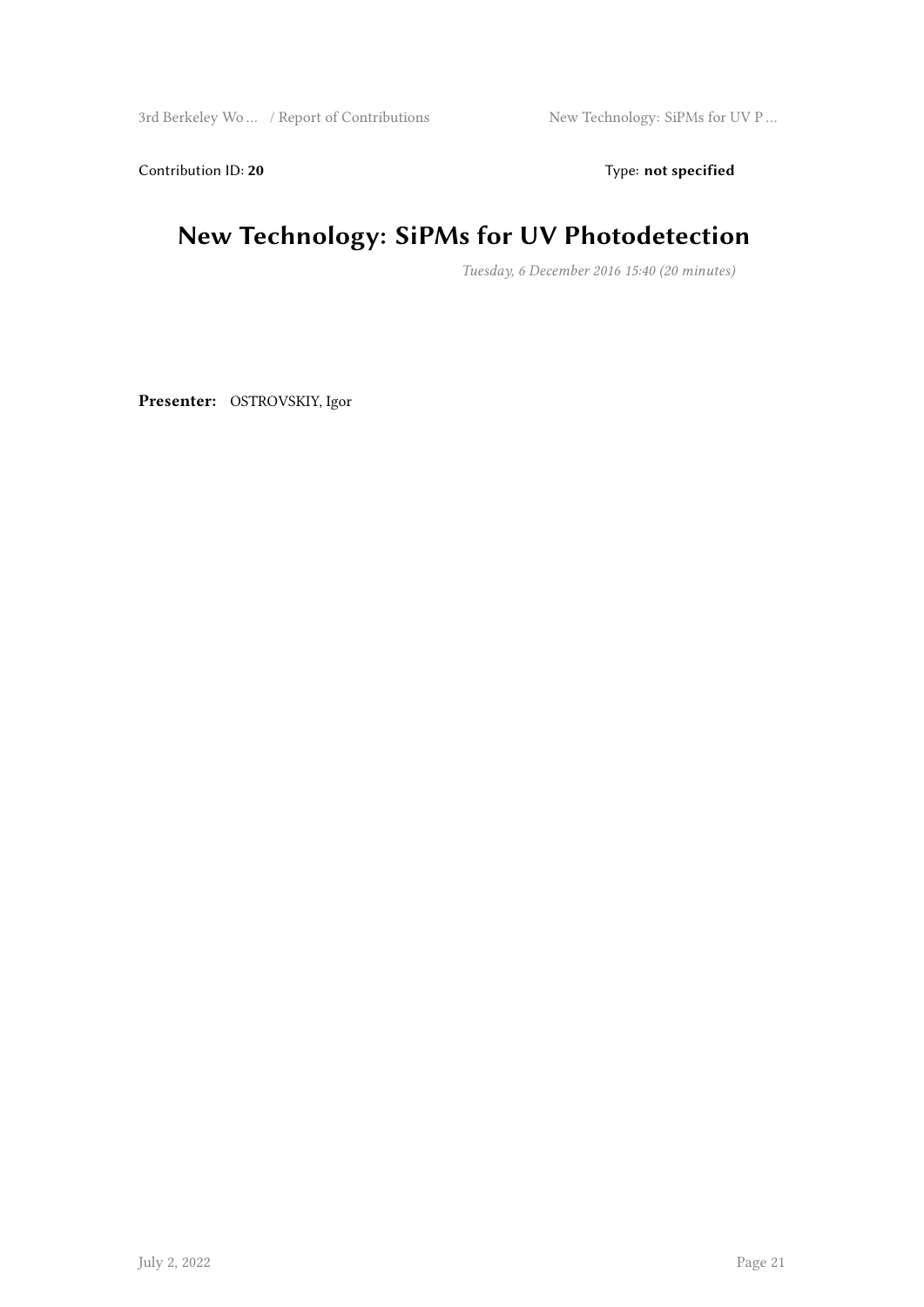Contribution ID: 21 Type: **not specified** 

#### **Perspective: Astrophysical Evidence for Dark Matter and Implications for Direct Searches**

*Monday, 5 December 2016 09:30 (30 minutes)*

**Presenter:** PROFUMO, Stefano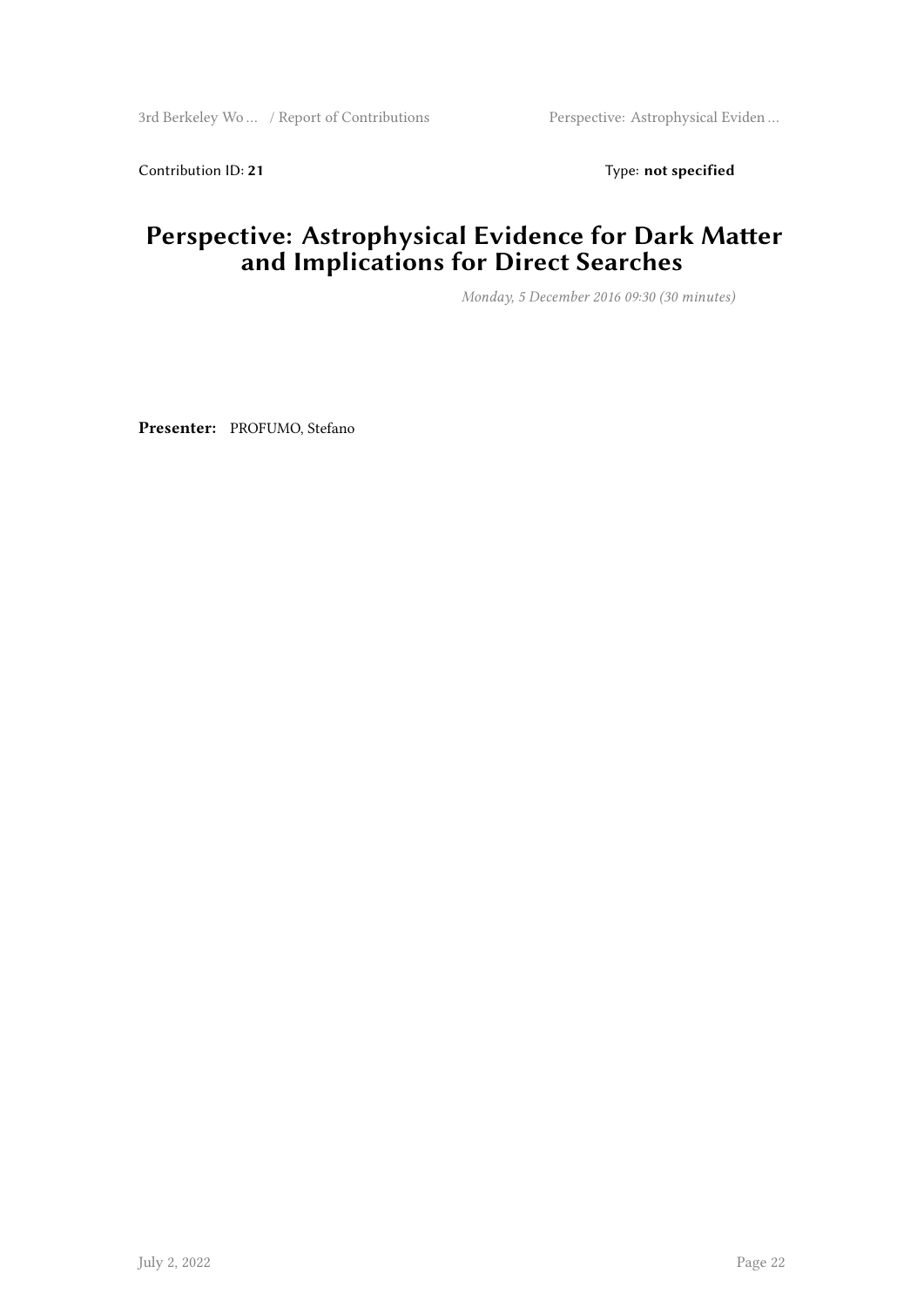Contribution ID: 22 Type: **not specified** 

# **Directional Detection: Status and Challenges**

*Monday, 5 December 2016 13:45 (30 minutes)*

**Presenter:** BILLARD, Julien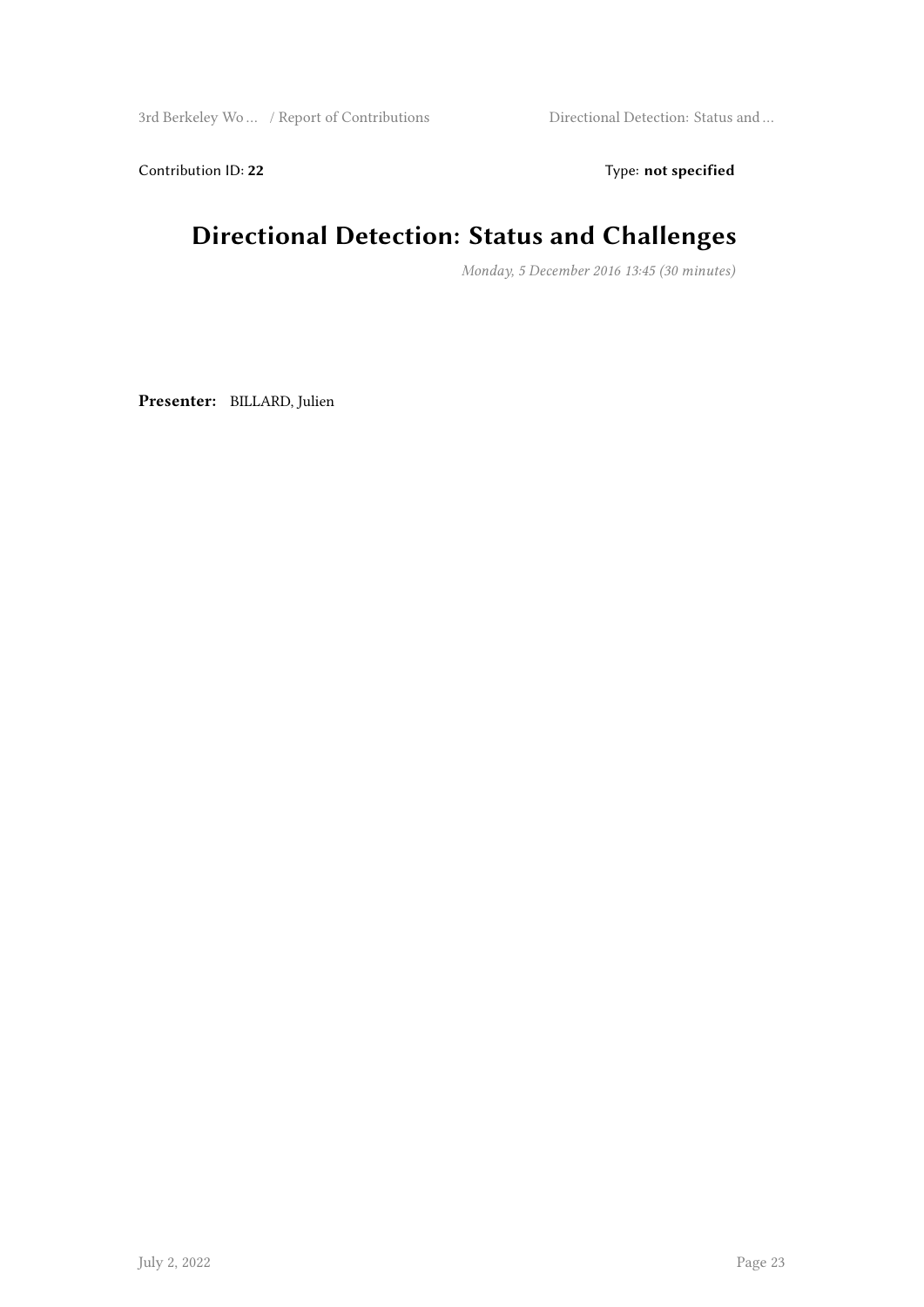Contribution ID: 23 Type: **not specified** 

#### **New Technology: LAPPDs for Photodetection**

*Tuesday, 6 December 2016 15:20 (20 minutes)*

**Presenter:** ELAGIN, Andrey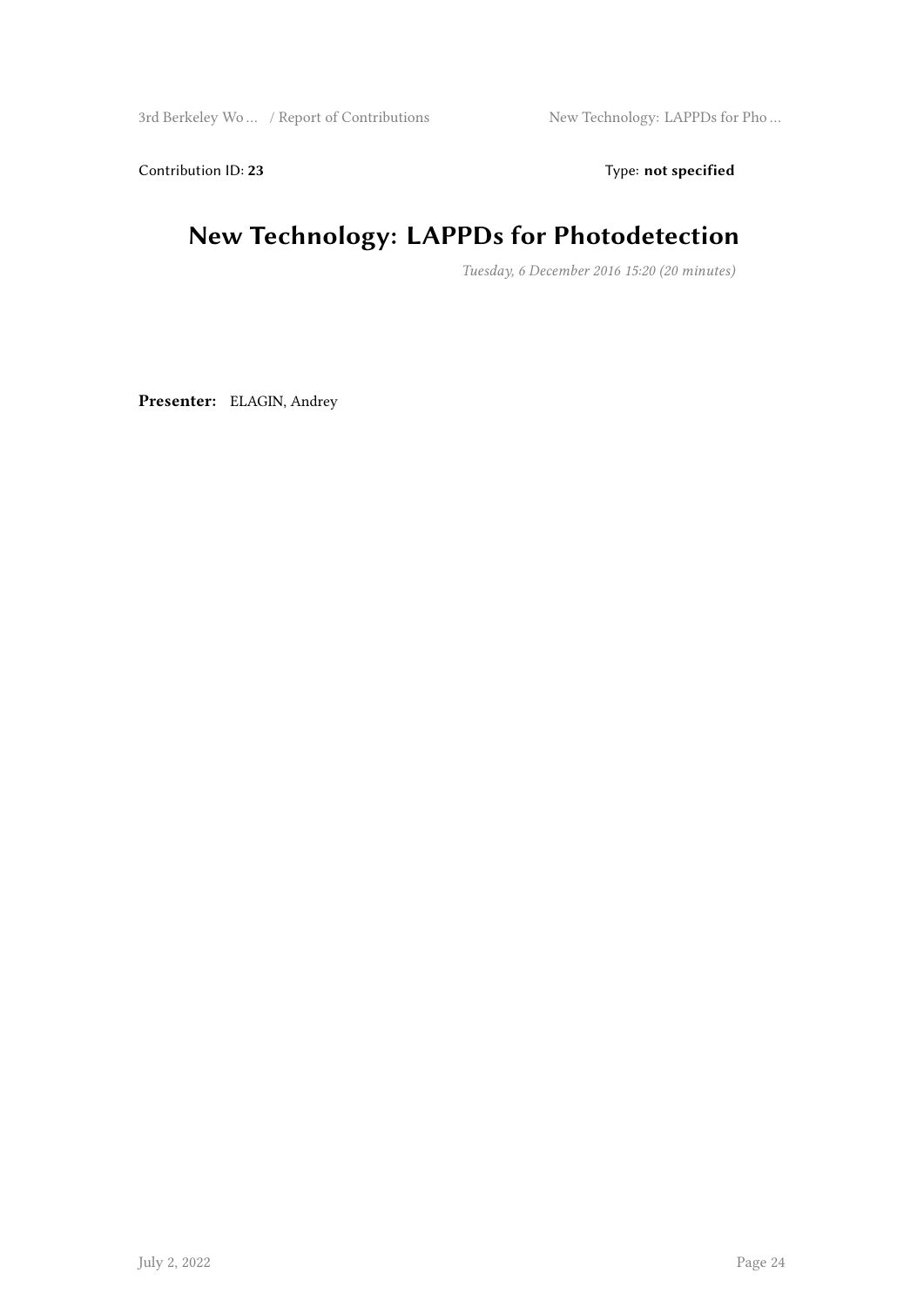Contribution ID: 24 Type: **not specified** 

#### **Neutrino Signals in Direct Detection Experiments**

*Tuesday, 6 December 2016 08:30 (30 minutes)*

**Presenter:** LANG, Rafael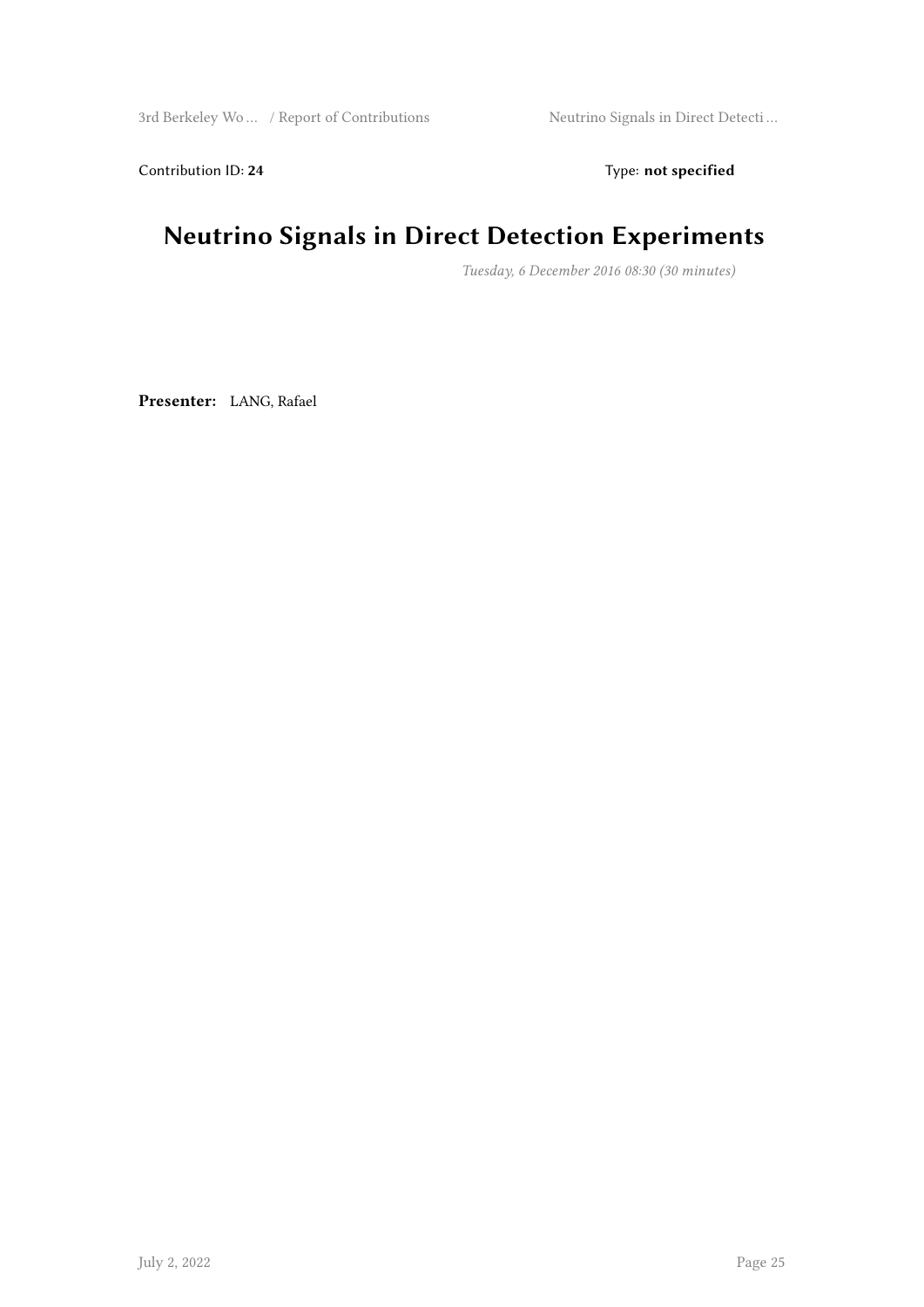3rd Berkeley Wo … / Report of Contributions Eureca: Perspectives, Challenges a …

Contribution ID: 25 Type: **not specified** 

#### **Eureca: Perspectives, Challenges and Plans**

*Tuesday, 6 December 2016 09:30 (30 minutes)*

**Presenter:** GASCON, Jules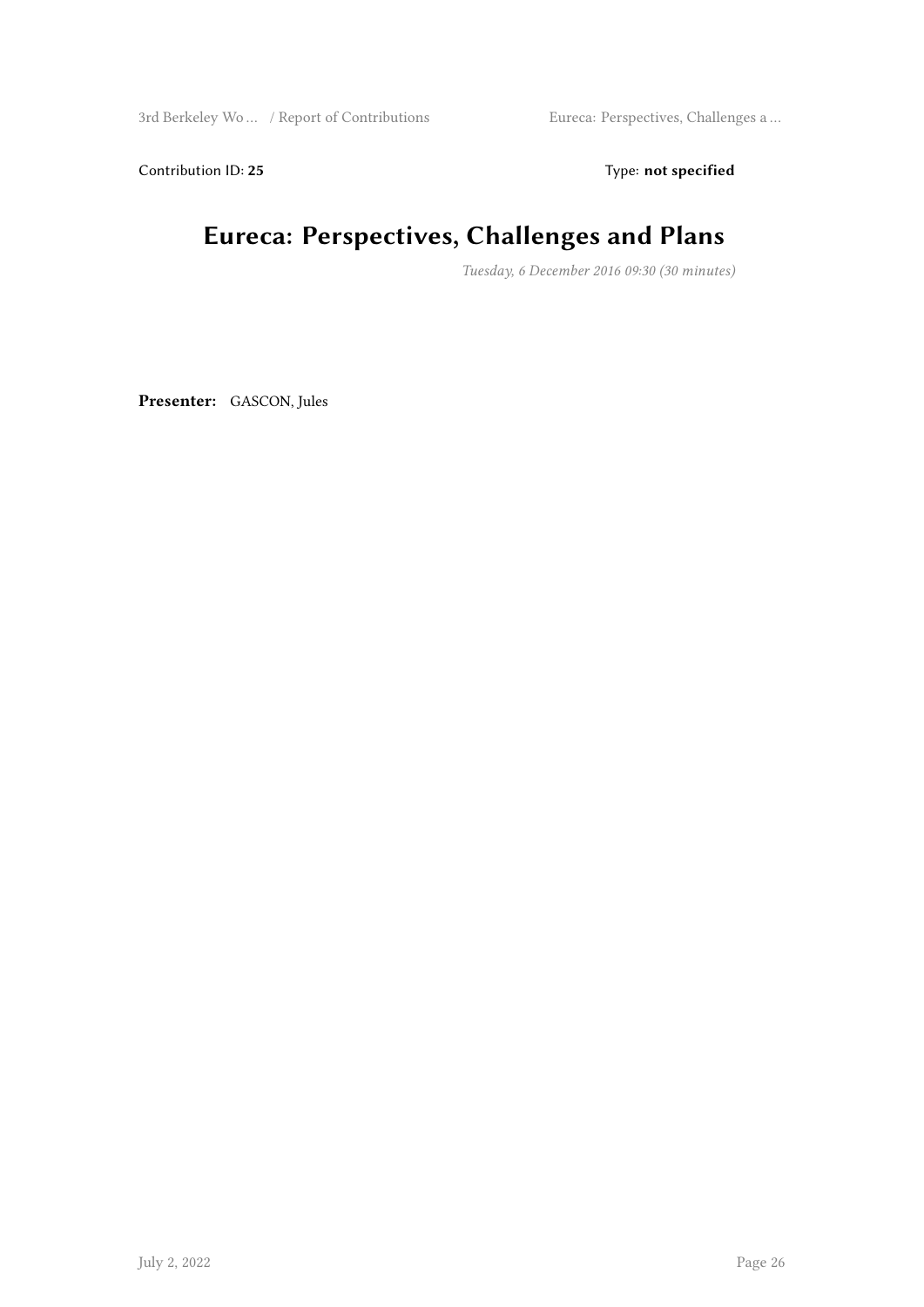Contribution ID: 26 Type: **not specified** 

#### **New Techniques: Liquid Xenon Bubble Chamber**

*Tuesday, 6 December 2016 16:20 (20 minutes)*

**Presenter:** SZYDAGIS, Matthew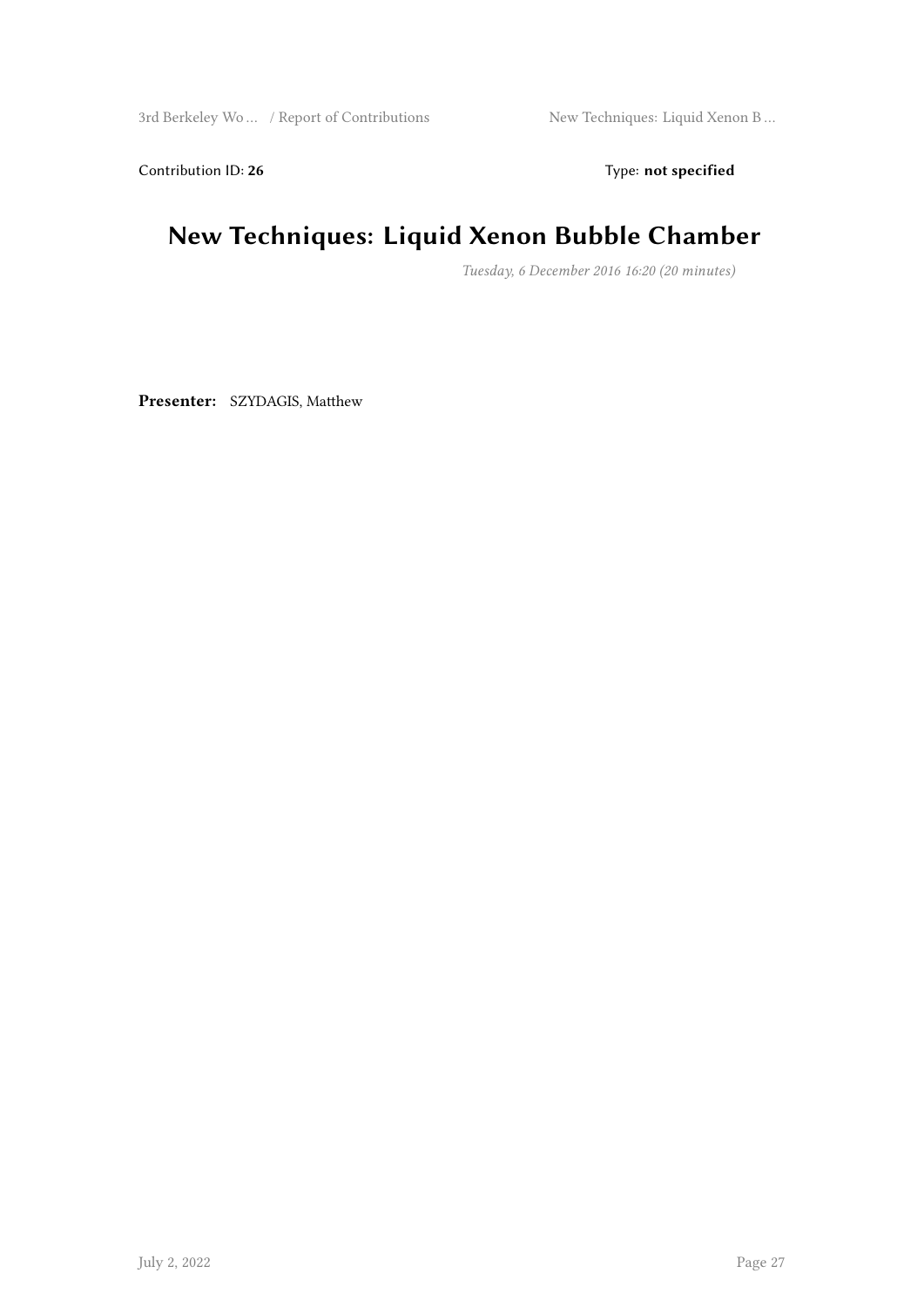3rd Berkeley Wo ... / Report of Contributions Agency Perspectives

Contribution ID: 27 Type: **not specified** 

# **Agency Perspectives**

*Monday, 5 December 2016 16:00 (30 minutes)*

**Presenters:** BHATTI, Anwar (DOE); WHITMORE, Jim (NSF)